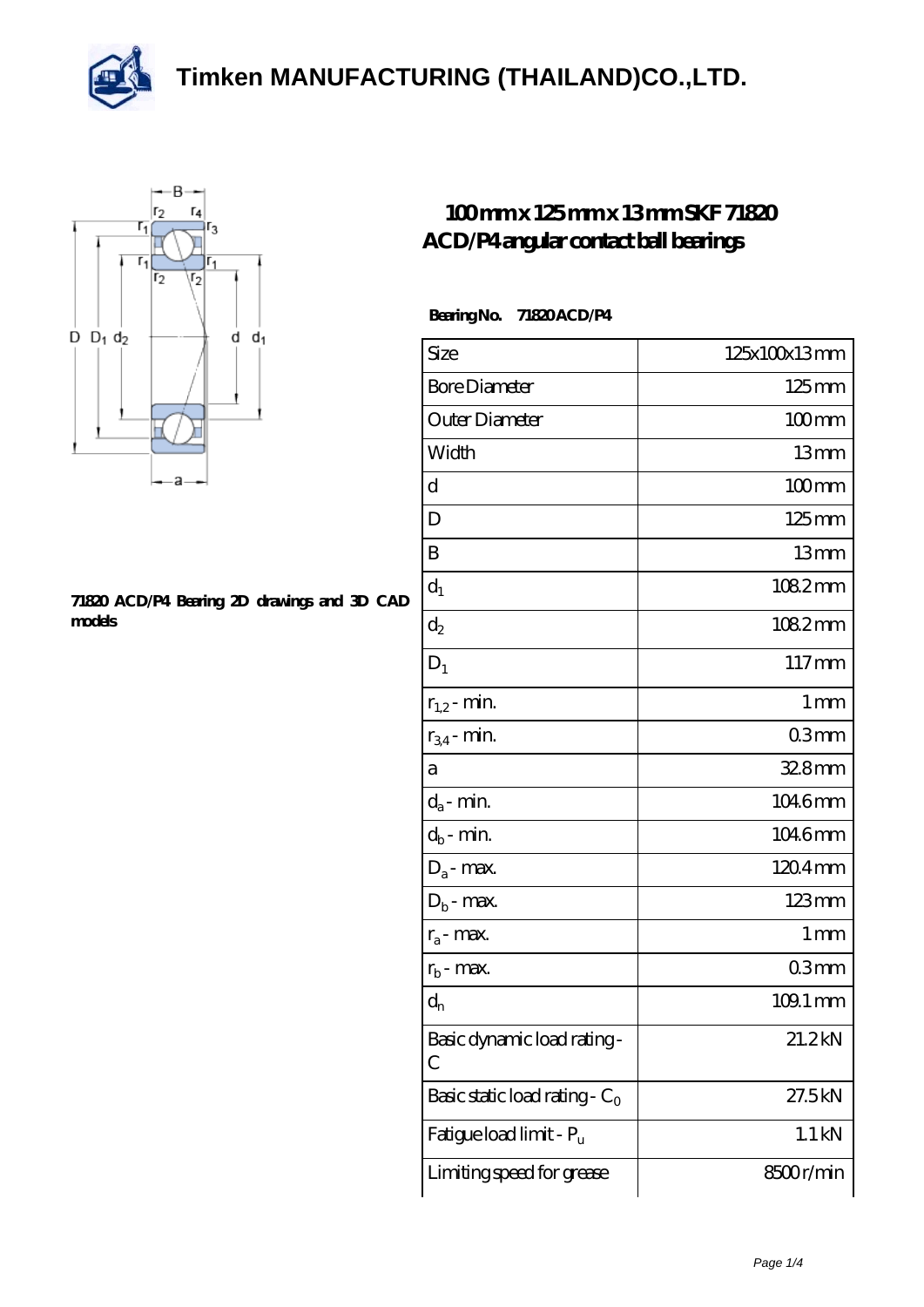

| lubrication                           |                   |
|---------------------------------------|-------------------|
| Limiting speed for oil<br>lubrication | 13000mm/min       |
| Ball - $D_w$                          | $7.144$ mm        |
| $Ball - z$                            | 34                |
| $G_{ref}$                             | 32 <sub>cm3</sub> |
| Calculation factor - e                | 068               |
| Calculation factor - $Y_2$            | 0.87              |
| Calculation factor - $Y_0$            | 038               |
| Calculation factor - $X_2$            | 041               |
| Calculation factor - $Y_1$            | 092               |
| Calculation factor - $Y_2$            | 1.41              |
| Calculation factor - $Y_0$            | 0.76              |
| Calculation factor - $X_2$            | 067               |
| Preload class $A - G_A$               | 190N              |
| Preload class $B - G_B$               | 570N              |
| Preload class $C - G_C$               | 1140N             |
| Calculation factor - f                | 1.4               |
| Calculation factor - $f_1$            | 0.97              |
| Calculation factor - f <sub>2A</sub>  | 1                 |
| Calculation factor - $f_{2B}$         | 1.08              |
| Calculation factor - $f_{\chi}$       | 1.15              |
| Calculation factor - $f_{HC}$         | 1                 |
| Preload class A                       | 211 N/micron      |
| Preload class B                       | 335N/micron       |
| Preload class C                       | 462N/micron       |
| $d_1$                                 | 1082mm            |
| $d_2$                                 | 1082mm            |
| $D_1$                                 | $117 \text{mm}$   |
| $r_{1,2}$ min.                        | 1 mm              |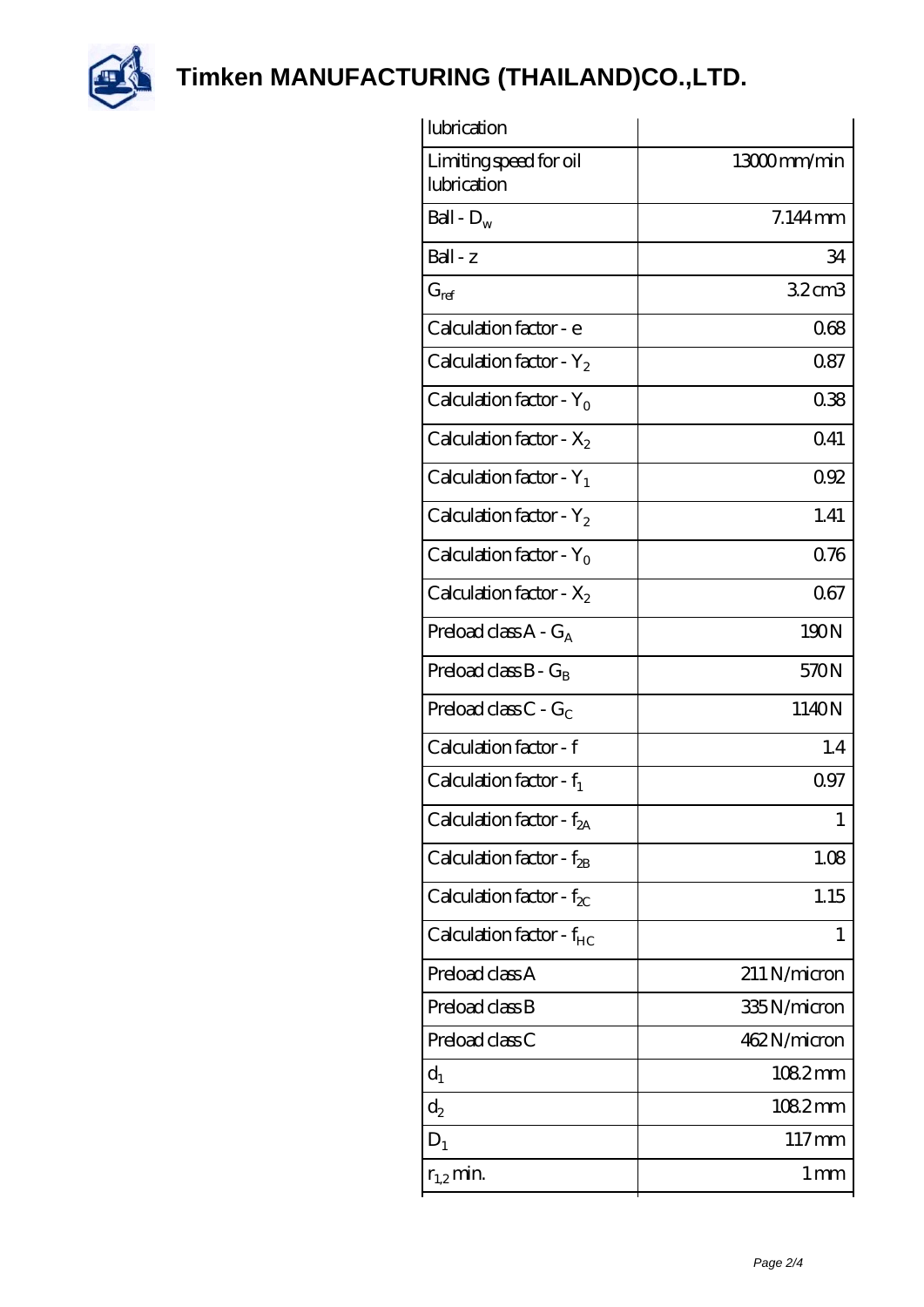

| $r_{34}$ min.                               | 03mm                  |
|---------------------------------------------|-----------------------|
| $d_{a}$ min.                                | 1046mm                |
| $d_h$ min.                                  | 1046mm                |
| $D_a$ max.                                  | $1204$ mm             |
| $Db$ max.                                   | $123$ mm              |
| $r_a$ max.                                  | $1 \,\mathrm{mm}$     |
| $rh$ max.                                   | 03mm                  |
| $d_{n}$                                     | $109.1 \,\mathrm{mm}$ |
| Basic dynamic load rating C                 | 21.2kN                |
| Basic static load rating $C_0$              | 27.5kN                |
| Fatigue load limit Pu                       | $1.1$ kN              |
| Attainable speed for grease<br>lubrication  | 8500r/min             |
| Attainable speed for oil-air<br>lubrication | 13000r/min            |
| Ball diameter $D_w$                         | 7.144mm               |
| Number of balls z                           | 34                    |
| Reference grease quantity<br>$G_{\rm ref}$  | $32 \text{cm}^3$      |
| Preload class A $G_A$                       | 190N                  |
| Static axial stiffness, preload<br>classA   | $211N/\mu$ m          |
| Preload class $B G_B$                       | 570N                  |
| Static axial stiffness, preload<br>classB   | 335N/µ m              |
| Preload class C $G_C$                       | 1140N                 |
| Static axial stiffness, preload<br>classC   | 462N/μ m              |
| Calculation factor f                        | 1.4                   |
| Calculation factor $f_1$                    | 097                   |
| Calculation factor $f_{2A}$                 | I                     |
| Calculation factor $f_{2B}$                 | 1.08                  |
| Calculation factor $f_{\chi}$               | 1.15                  |
| Calculation factor $f_{HC}$                 | 1                     |
|                                             |                       |